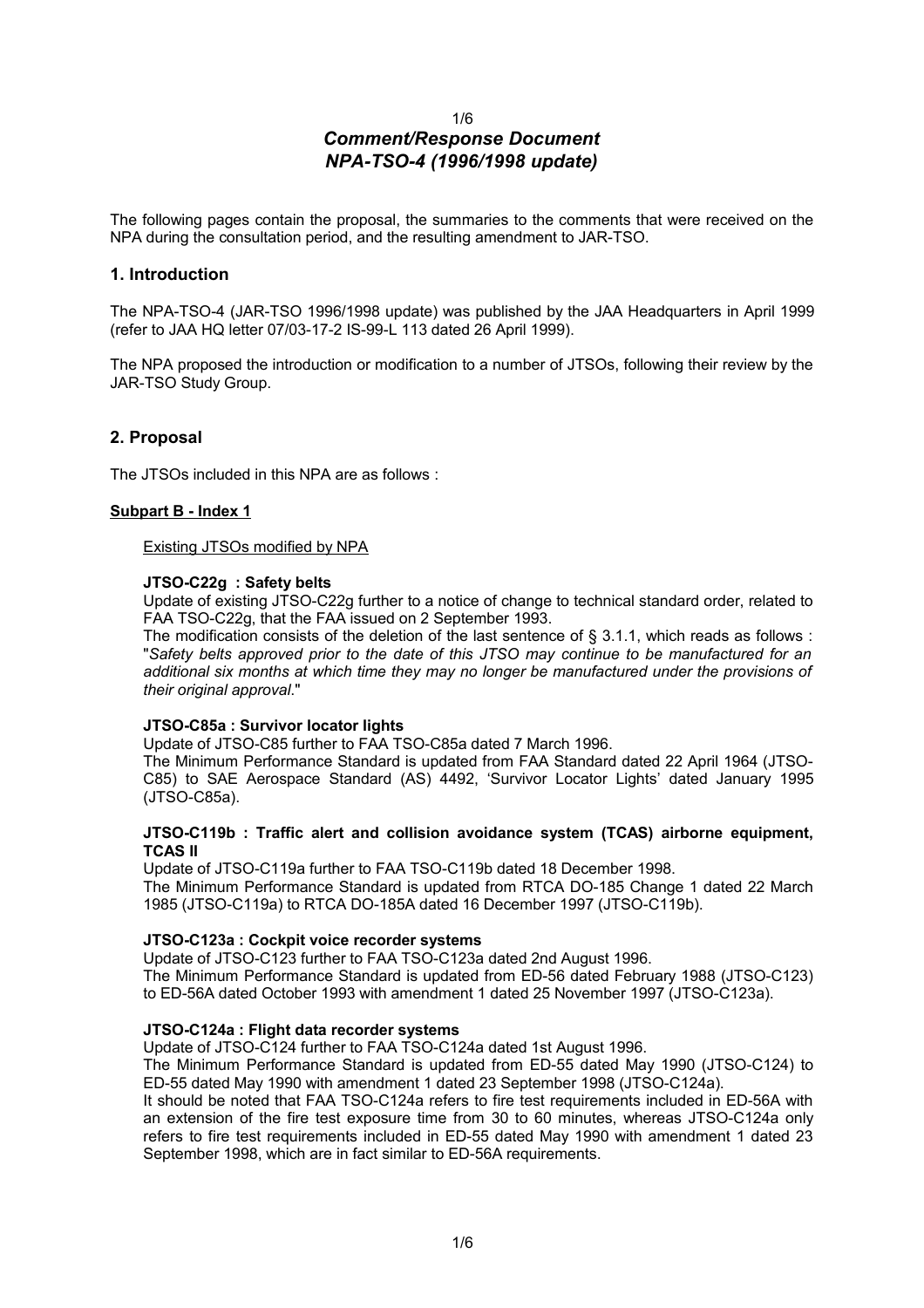In addition, in paragraph 3.1.3, the reference to ED-12A/DO-178A has been changed to ED-12B/DO-178B. Thus, the software level recommended by ED-55 in paragraph 3.1.3(i) has been modified from « level 2 » to « level C ».

### New JTSOs introduced by NPA or JTSOs subject to major revision

#### **JTSO-C26c : Aircraft wheels and wheel brakes assemblies (JAR-23, -27 and -29 aircraft)**

This a new JTSO based on FAA TSO-C26c dated 18 May 1984, except that JAR-25 aircraft provisions are deleted and will be dealt with in JTSO-C135, which will be part of a separate NPA.

#### **JTSO-C80 : Flexible fuel and oil cell material**

This is a new JTSO based on FAA TSO-C80 dated 26 May 1964.

#### **JTSO-C92c : Ground proximity warning, glide slope deviation alerting equipment**

Update of JTSO-C92b further to FAA TSO-C92c dated 19 March 1996.

The update consists of the addition of a new paragraph 3.2 (Specific) which contains new requirements on different subjects (aural and visual warnings, deactivation control, smart callouts, etc.).

It should be noted that a reference in FAA TSO-C92c, § 3.3.1, to FAA TSO-C67 (Airborne radar altimeter equipment), has been replaced by a reference in JTSO-C92c to JTSO-2C87 (Low range radio altimeters). Indeed, FAA TSO-C67 has not been retained in JAR-TSO because it was deemed obsolete.

# **JTSO-C115b : Airborne area navigation equipment using multi-sensor inputs**

This is a new JTSO based on FAA TSO-C115b dated 30 September 1994.

### **JTSO-C117a : Airborne windshear warning and escape guidance systems (reactive type) for transport airplanes**

This is a new JTSO based on latest issue of FAA TSO-C117a dated 1st August 1996.

The following modifications have been introduced in the proposed JTSO-C117a :

- the words « Reactive type » added in the title, for clarification ;

- reference to FAR-25 replaced with reference to JAR-25 plus Appendix F in § 3.1.1.b.3 ;

- for consistency with § 3.1.1.d, reference to ED-14C/DO-160C replaced with a reference to ED-14B/DO-160B in § 3.1.2 ;

- for consistency with § 3.1.1.a.3.ii, reference to ED-12A/DO-178A replaced with a reference to ED-12B/DO-178B in § 3.1.3. (« level 2 » is replaced with « level C » and « level 1 » is replaced with « level B » accordingly).

Nevertheless, these modifications are deemed minor and do not justify JTSO-C117a to be classified in Index 2.

### **JTSO-C127a : Rotorcraft, transport airplane, and normal and utility airplane seating systems**

This is a new JTSO based on FAA TSO-C127a dated 21 August 1998.

### **JTSO-C129a : Airborne supplemental navigation equipment using GPS**

This is a new JTSO based on FAA TSO-C129a dated 20 February 1996.

### **Subpart B - Index 2**

Existing JTSOs modified by NPA

### **JTSO-2C34f : ILS glide slope receiving equipment (328.6-335.4 MHz)**

Update of JTSO-C34e, with a reference to Eurocae ED-47B dated September 1995 with amendment 1 dated 15 July 1997. It should be noted that former JTSO-C34e (Index 1) referred to EUROCAE ED-47A and RTCA DO-192, whereas proposed JTSO-2C34f (Index 2) only refers to EUROCAE ED-47B.

## **JTSO-2C36f : Airborne ILS localizer receiving equipment (108-112 MHz)**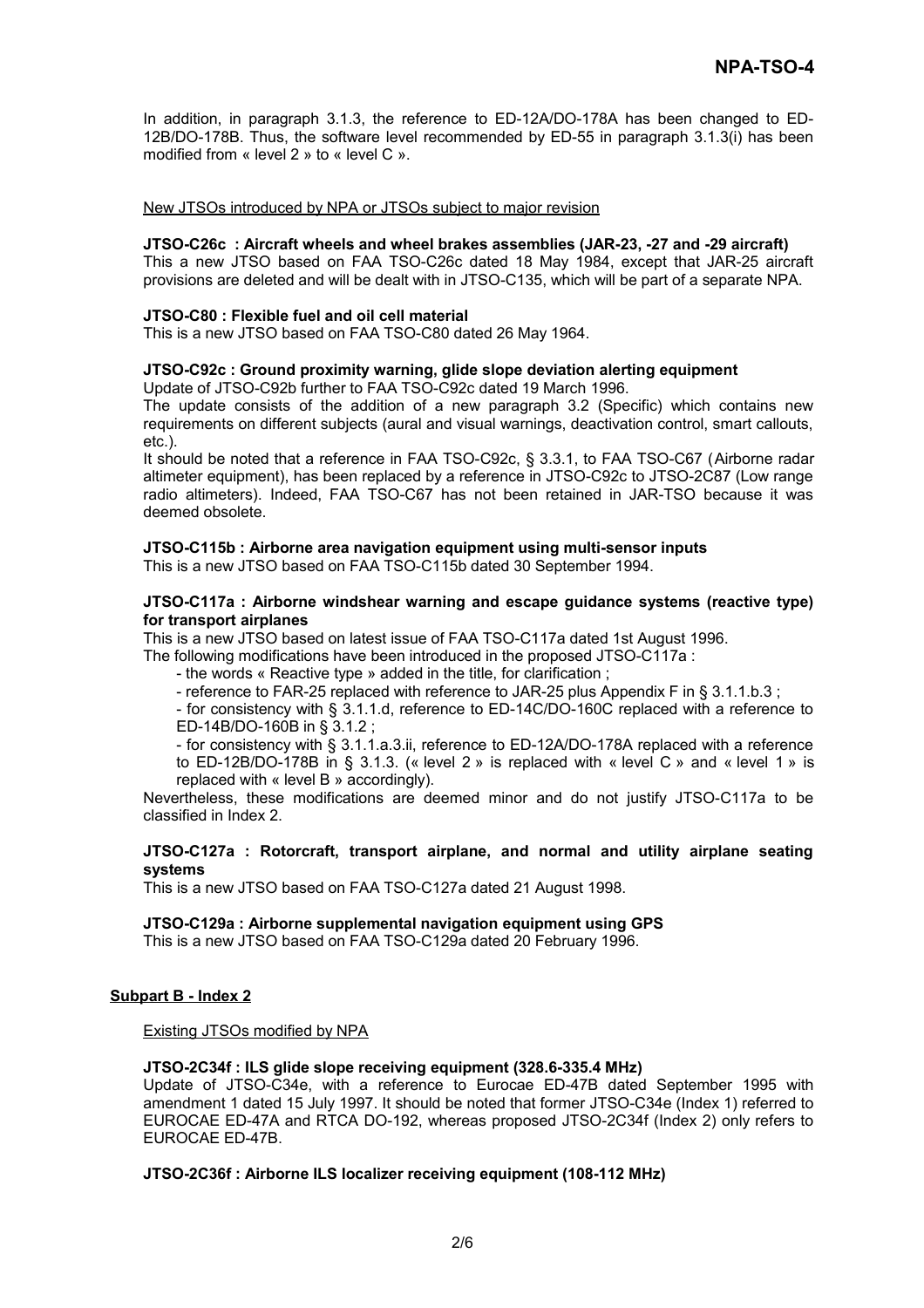Update of JTSO-C36e, with a reference to Eurocae ED-46B dated September 1995 with amendment 1 dated 2 July 1997. It should be noted that former JTSO-C36e (Index 1) referred to EUROCAE ED-46A and RTCA DO-195, whereas proposed JTSO-2C36f (Index 2) only refers to EUROCAE ED-46B.

### **JTSO-2C112a : Air Traffic Control Radar Beacon System / Mode Select (ATCRB/Mode S) airborne equipment**

Update of JTSO-2C112.

The Minimum Performance Standard is updated from Eurocae ED-73 dated May 1995 (JTSO-2C112) to Eurocae ED-73A dated February 1999 (JTSO-2C112a).

## New JTSOs introduced by NPA or JTSOs subject to major revision

### **JTSO-2C501 : Mode S Aircraft Data Link Processor**

This is a new JTSO based on Eurocae ED-82 dated March 1997 with amendment 1 dated 28 April 1997. The number used reflects the fact that there is no corresponding FAA TSO for this subject.

 *NB : ED-82 has been updated to ED-82A, dated November 99. As it is a new JTSO with no FAA equivalent, it has been decided to include that modification in the published JTSO-2C501.*

#### **JTSO-2C502 : Multi-Mode Receiver (ILS/MLS/GPS)**

This is a new JTSO based on Eurocae ED-88 dated August 1997. The number used reflects the fact that there is no corresponding FAA TSO for this subject.

 *NB : following a comment from DGAC-F, it has been decided to request a clarification from the relevant JAA study groups and therefore postpone the publication of JTSO-2C502.*

That proposal has been agreed by the JAR-TSO Study Group.

### **3. Consultation**

The NPA has been circulated for comment to the Regulation Advisory Panel (RAP), the Joint Steering Assembly (JSA) and to NPA subscribers. The comment period passed on 31 July 1999.

3.1. DaimlerChrysler Aerospace Airbus, Transport Canada and the Civil Aviation Authorities of Netherlands, Luxembourg, Denmark, Hungary and Germany have informed the JAA that they agree with the proposed amendment or have no comment. These entries have not been included in the table of section 3.3.

3.2. Comments demanding alterations to the proposed text were received from the General Aviation Manufacturers Association (GAMA), the Aerospace Industries Association (AIA), Austro Control, MOT-Austria, CAA-UK, RAI and DGAC-France.

3.3. The following table summarizes the entries and the JAA responses :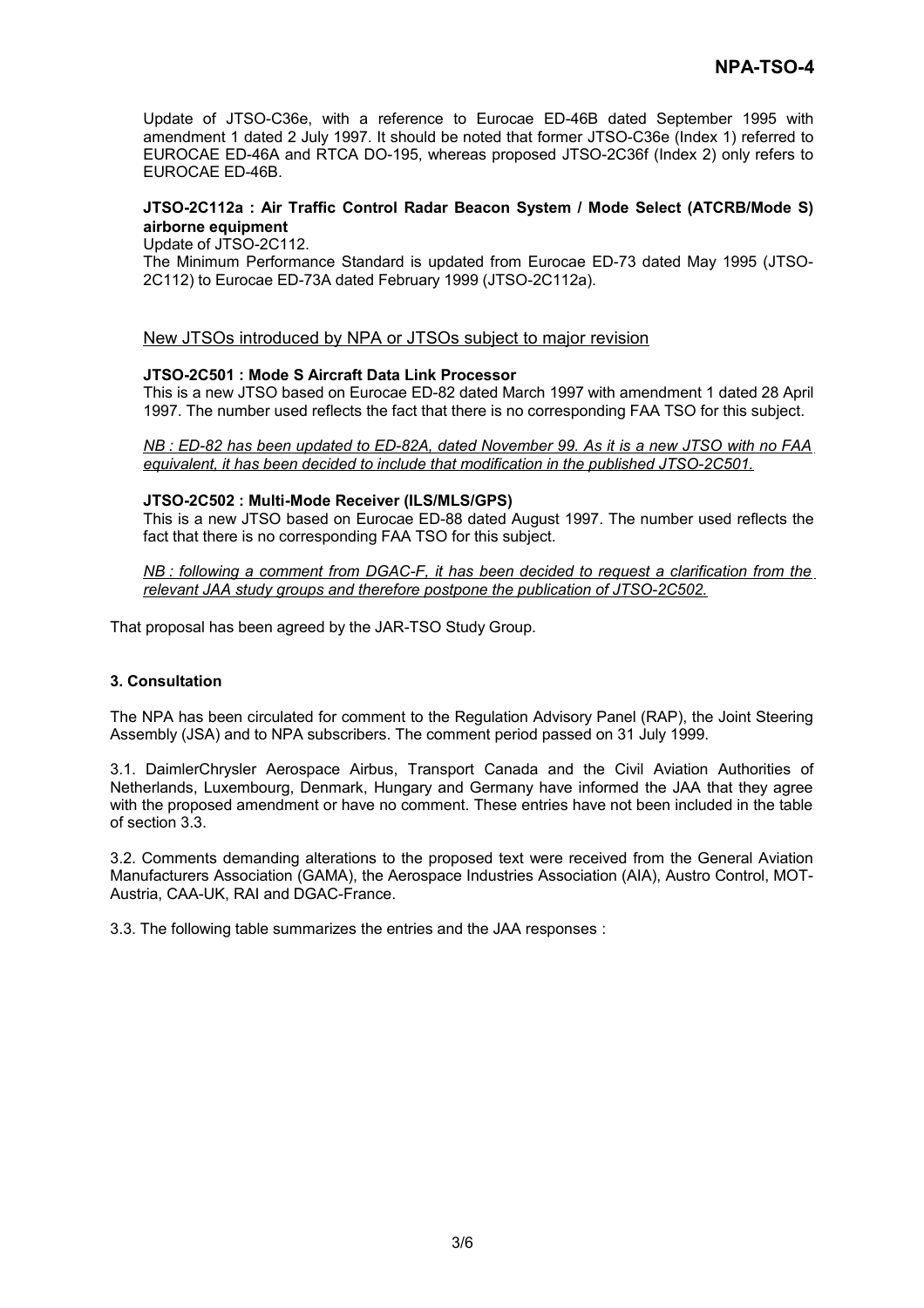| Requirement         | <b>Position</b> | Proposed text/comment | Organization | Response |
|---------------------|-----------------|-----------------------|--------------|----------|
| paragraph<br>------ |                 |                       |              |          |

| $\overline{1}$  | All<br>-Editorial                                                                                                                                            | JTSOs   Proposed<br>text  | Propose to update the address of RTCA in all JTSOs                                                                                                                                         | <b>GAMA</b>                                                                                                                          | Accepted.                                                                                                |
|-----------------|--------------------------------------------------------------------------------------------------------------------------------------------------------------|---------------------------|--------------------------------------------------------------------------------------------------------------------------------------------------------------------------------------------|--------------------------------------------------------------------------------------------------------------------------------------|----------------------------------------------------------------------------------------------------------|
| $\overline{2}$  | JTSO <sub>s</sub> -<br>All<br>General                                                                                                                        | General<br>comment        | Propose to replace « JAR-TSO subpart A » by « JAR-<br>21 subpart O » (see NPA-TSO-5)                                                                                                       | <b>JAA</b><br>Certification<br><b>Division</b><br>CAA-UK<br><b>Austro Control</b><br><b>MOT-Austria</b><br><b>GAMA</b><br><b>AIA</b> | Accepted. Parts of JAR-TSO Subpart A will<br>be retained to provide guidance for JTSO<br>Authorisations. |
| $\overline{3}$  | JTSO <sub>s</sub> -<br>All<br>General                                                                                                                        | Comment                   | Using another Authority's material verbatim implies the<br>use of references that do not exist in JAA terms (for<br>example the words « Manager », « ACO » in Appendix<br>1 to JTSO-c127a) | CAA-UK                                                                                                                               | Rejected. Covered by Subpart A of JAR-<br>TSO.                                                           |
| $\overline{4}$  | General                                                                                                                                                      | Comment                   | To reduce the lag between FAA TSO and JTSOs, CAA-UK<br>propose to deal with each JTSO individually, as FAA<br>does.                                                                        |                                                                                                                                      | Rejected. Not realistic for practical reasons.                                                           |
| $5\overline{)}$ | JTSO-C26c<br>Aircraft wheels different text<br>wheel<br>and<br>brakes<br>assemblies<br>(JAR-23,<br>$-27$<br>and -29 aircraft)<br>Appendix<br>1,<br>\$2(b)(8) | Propose                   | In the second sentence, propose to replace « protection   GAMA<br>from » by « protection for ».                                                                                            | <b>AIA</b>                                                                                                                           | Accepted. Editorial.                                                                                     |
| 6               | JTSO-C26c<br>Appendix<br>1,<br>§4.2.(a)(1)(i)                                                                                                                | Comment                   | Delete all references to JAR-25 as this JTSO is only<br>applicable to JAR-23, -27 and -29 aircraft                                                                                         | CAA-UK                                                                                                                               | Accepted.                                                                                                |
| $\overline{7}$  | JTSO-C26c                                                                                                                                                    | Propose<br>different text | Propose to add, before $4.1(d)$ , the words: «(3) RAI<br>and «Table II - Reserved ». For<br>Reserved »<br>consistency with the FAA TSO numbering system.                                   |                                                                                                                                      | Accepted.                                                                                                |
| 8               | JTSO-C117a<br>Airborne<br>windshear<br>warning<br>and<br>escape                                                                                              | Comment                   | Replace « Airplane » by « Aeroplane », and « lighting »<br>by « lightning » in § $3.1.1(d)(19)$                                                                                            | CAA-UK                                                                                                                               | Accepted. Editorial.                                                                                     |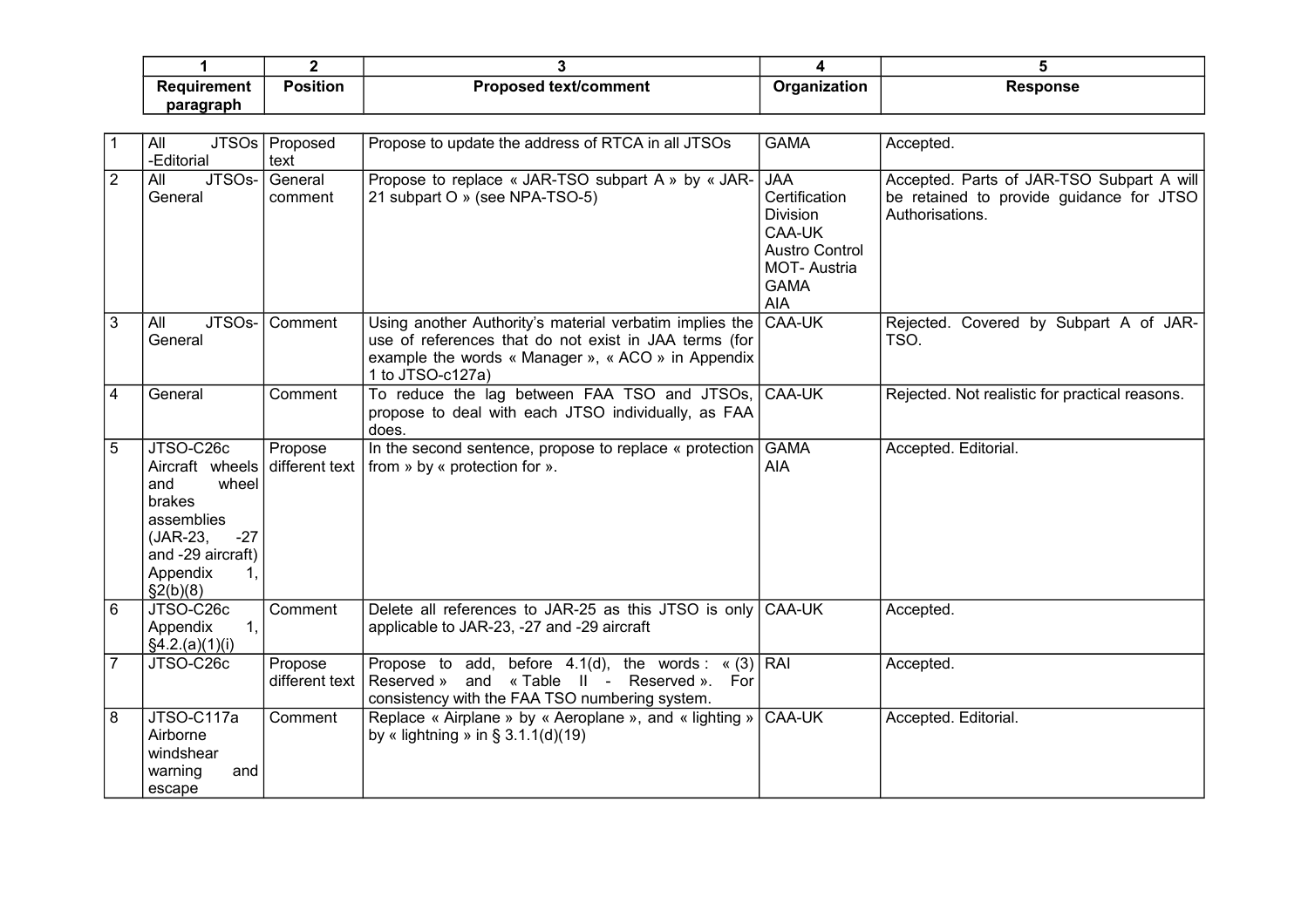| Reauirement | .<br><b>Position</b> | Dro:<br>l text/comment<br>roposed | Organization | <b>sponse</b> |
|-------------|----------------------|-----------------------------------|--------------|---------------|
| paragraph   |                      |                                   |              |               |

|    | guidance<br>systems<br>(reactive type)<br>transport<br>for<br>aeroplanes                                             |                           |                                                                                                                                      |                                     |                                                                                                                                                                                     |
|----|----------------------------------------------------------------------------------------------------------------------|---------------------------|--------------------------------------------------------------------------------------------------------------------------------------|-------------------------------------|-------------------------------------------------------------------------------------------------------------------------------------------------------------------------------------|
| 9  | JTSO-C117a                                                                                                           | Comment                   | The introductory paragraphs of both Appendix 1 and 2<br>refer to « TSO » instead of « JTSO ».                                        | CAA-UK<br><b>GAMA</b><br><b>AIA</b> | Noted. Covered by Subpart A of JAR-TSO.                                                                                                                                             |
| 10 | JTSO-C117a                                                                                                           | Comment                   | In item (16) on page 3/37 reference is made to $\kappa$ FAR CAA-UK<br>121.358 » - Is there an equivalent JAR-OPS reference ?         |                                     | Noted. There is no reference in JAR-OPS, as<br>windshear<br>warning systems are not<br>mandatory.                                                                                   |
| 11 | JTSO-C127a<br>Rotorcraft,<br>transport<br>aeroplane, and<br>normal<br>and<br>utility aeroplane<br>seating<br>systems | Comment                   | See CAA-UK comment 9 on JTSO-C117a                                                                                                   | CAA-UK                              | Noted. Covered by Subpart A of JAR-TSO.                                                                                                                                             |
| 12 | JTSO-C127a                                                                                                           | General<br>comment        | Propose to wait for the outcome of the Harmonisation   RAI<br>WG rather than having a JTSO that could become<br>obsolete soon.       |                                     | Rejected. There is a need for that JTSO, and<br>in case a new version of the FAA TSO is<br>issued soon, the JAA will revise in time the<br>current JTSO version, as usual.          |
| 13 | <b>JTSO-2C502</b><br>Multi-Mode<br>Receiver<br>(ILS/MLS/GPS)                                                         | Propose<br>different text | Propose to delete JTSO-2C502 and modify JTSO-<br>2C500 to make it generic and applicable to all MMR<br>covering only ED-88 standard. | DGAC-F                              | Open item. Following that comment, it has<br>been decided to request a clarification from<br>the relevant JAA study groups and therefore<br>postpone the publication of JTSO-2C502. |